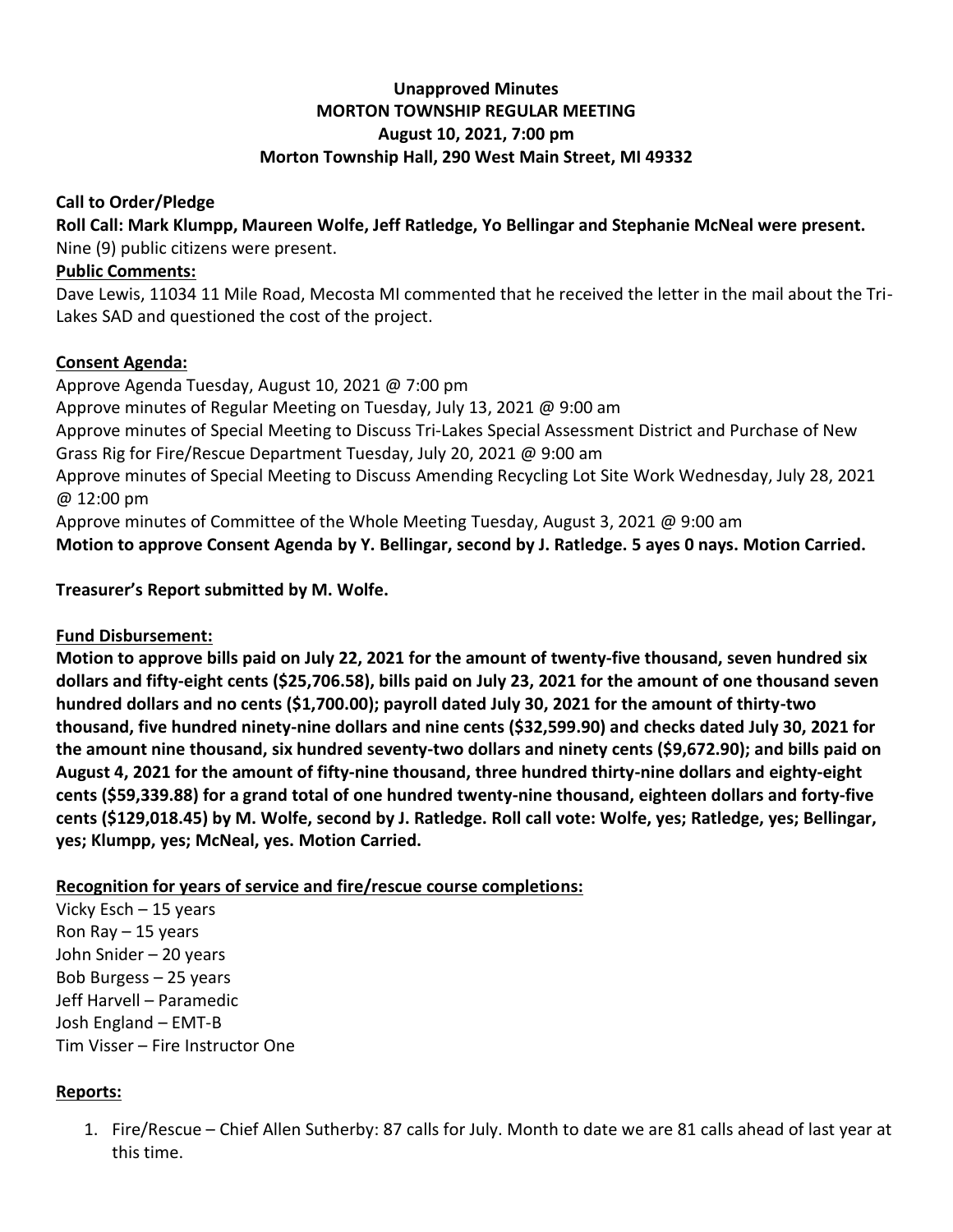2. Fire Administration Committee – Chairperson J. Lanz:

**Motion to approve purchase of replacement hoses that were recently failed or were removed from service due to age or wear from Allied Fire Sales; Hose manufacturer will be Mercedes Hoses of various diameters and lengths not to exceed \$6400 including freight by M. Klumpp, second by J. Ratledge. Roll call vote: Klumpp, yes; Ratledge, yes; Bellingar, yes; McNeal, yes; Wolfe, yes. Motion Carried**

**Motion to replace three firefighting tools and purchase an additional six hand tools named in the quote from Allied Fire Sales not to exceed \$1800 including freight by M. Klumpp, second by M. Wolfe. Roll call vote: Klumpp, yes; Wolfe, yes; McNeal, yes; Bellingar, yes; Ratledge, yes. Motion Carried**

**Motion to purchase supply line bracket for hose connection to portable water tank not to exceed \$750 including freight by M. Klumpp, second by J. Ratledge. Roll call vote: Klumpp, yes; Ratledge, yes; Wolfe, yes; Bellingar, yes; McNeal, yes. Motion Carried**

**Motion to purchase two Iron Duck – Metro Tech backpack bags, one for each rescue truck not to exceed \$1300 each with freight by M. Klumpp, second by Y. Bellingar. Roll call vote: Klumpp, yes; Bellingar, yes; McNeal, yes; Ratledge, yes; Wolfe, yes. Motion Carried**

- 3. Planning Commission J. Ratledge: July 21<sup>st</sup> meeting approved Class B Site Plan for Lakeside Motor Sports, discussed an ordinance for food vendors, developed a rough draft for a fireworks ordinance. Public Hearing is scheduled for August 18, 2021 at 6:30 pm at the township hall.
- 4. Recreation Committee J. Lisuzzo: River clean up postponed until next Tuesday, CSX Trail is complete and will be renamed soon.

### **New Business:**

- 1. **Motion to approve \$2000 to install Firewall, VPN for offsite users, new link system switch and new wireless router with office and guest access by M. Wolfe, second by Y. Bellingar.** Discussion: CMS Internet will install the firewall. Ann McFeggan will coordinate project. **Roll call vote: Wolfe, yes; Bellingar, yes; Ratledge, yes; Klumpp, yes; McNeal, yes. Motion Carried**
- 2. **Motion to approve R-210810 Budget Adjustment Resolution by M. Wolfe, second by S. McNeal. Roll call vote: Wolfe, yes; McNeal, yes; Klumpp, yes; Bellingar, yes; Ratledge, yes. Motion Carried**
- 3. **Motion to approve purchase of 60" refurbished cardboard baler per proposal dated August 3, 2021, from Speed-Tech Equipment for \$8500 by S. McNeal, second by J. Ratledge.** Discussion: Possible donated baler did not work out. Will discuss maintenance agreement at COW meeting next month. **Roll call vote: McNeal, yes; Ratledge, yes; Wolfe, yes; Klumpp, yes; Bellingar, yes. Motion Carried**

# **Unfinished Business:**

Microsoft Office: We have 10 stations and only three licenses. Supervisor Klumpp will direct IT to increase our number of licenses.

COVID Protocol: Michigan DHHS does not require wearing of face masks. Supervisor Klumpp shared the lastest information sheet for recommendations from Michigan DHHS.

Replacement of Rescue Two: Could be up to \$90,000 to replace with a Suburban. Have a possible option available for \$65,934.

**Motion to suspend our bidding requirement policy for the purpose of approving the purchase of a replacement truck for Rescue Two by M. Klumpp, second by J. Ratledge. 5 ayes, 0 nays. Motion Carried Motion to purchase a vehicle to replace Rescue Two with upgrades not to exceed \$90,000 by M. Klumpp, second by J. Ratledge. Roll call vote: Klumpp, yes; Ratledge, yes; Bellingar, yes; McNeal, yes; Wolfe, yes. Motion Carried**